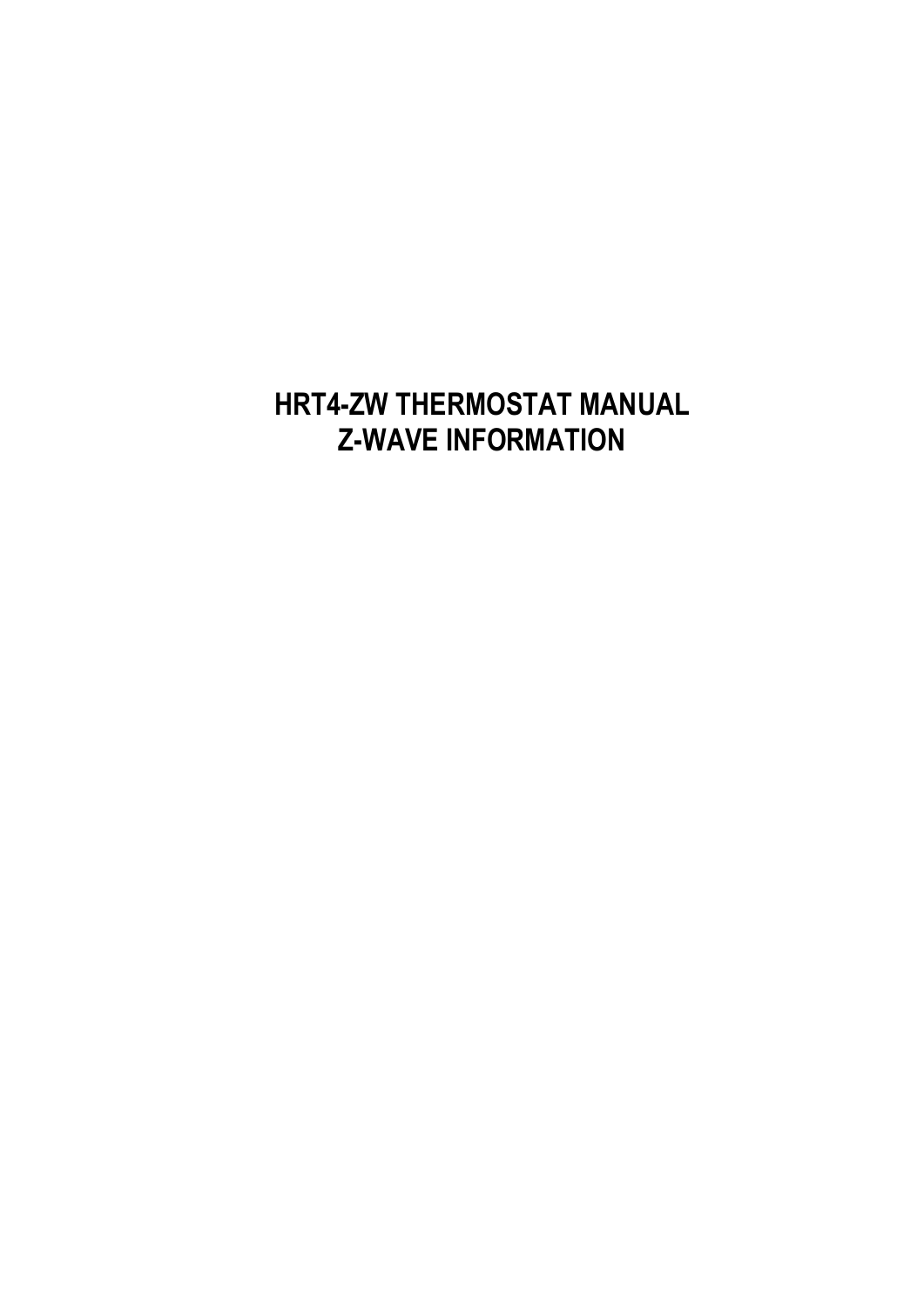## **Contents**

| 1              |                                                                                                             |  |  |  |
|----------------|-------------------------------------------------------------------------------------------------------------|--|--|--|
|                | 1.1<br>1.2<br>1.2.1                                                                                         |  |  |  |
|                | 1.2.2                                                                                                       |  |  |  |
| $\overline{2}$ |                                                                                                             |  |  |  |
|                | 2.1<br>2.2<br>2.3<br>2.4<br>2.5<br>2.6<br>2.7<br>2.8<br>2.9<br>2.10<br>2.11<br>2.12                         |  |  |  |
| 3              |                                                                                                             |  |  |  |
|                | 3.1<br>3.2<br>3.2.1<br>3.2.2<br>3.2.3<br>3.2.4<br>3.2.5<br>3.2.6<br>3.2.7<br>3.2.8<br>3.3<br>3.3.1<br>3.3.2 |  |  |  |
|                | 3.4                                                                                                         |  |  |  |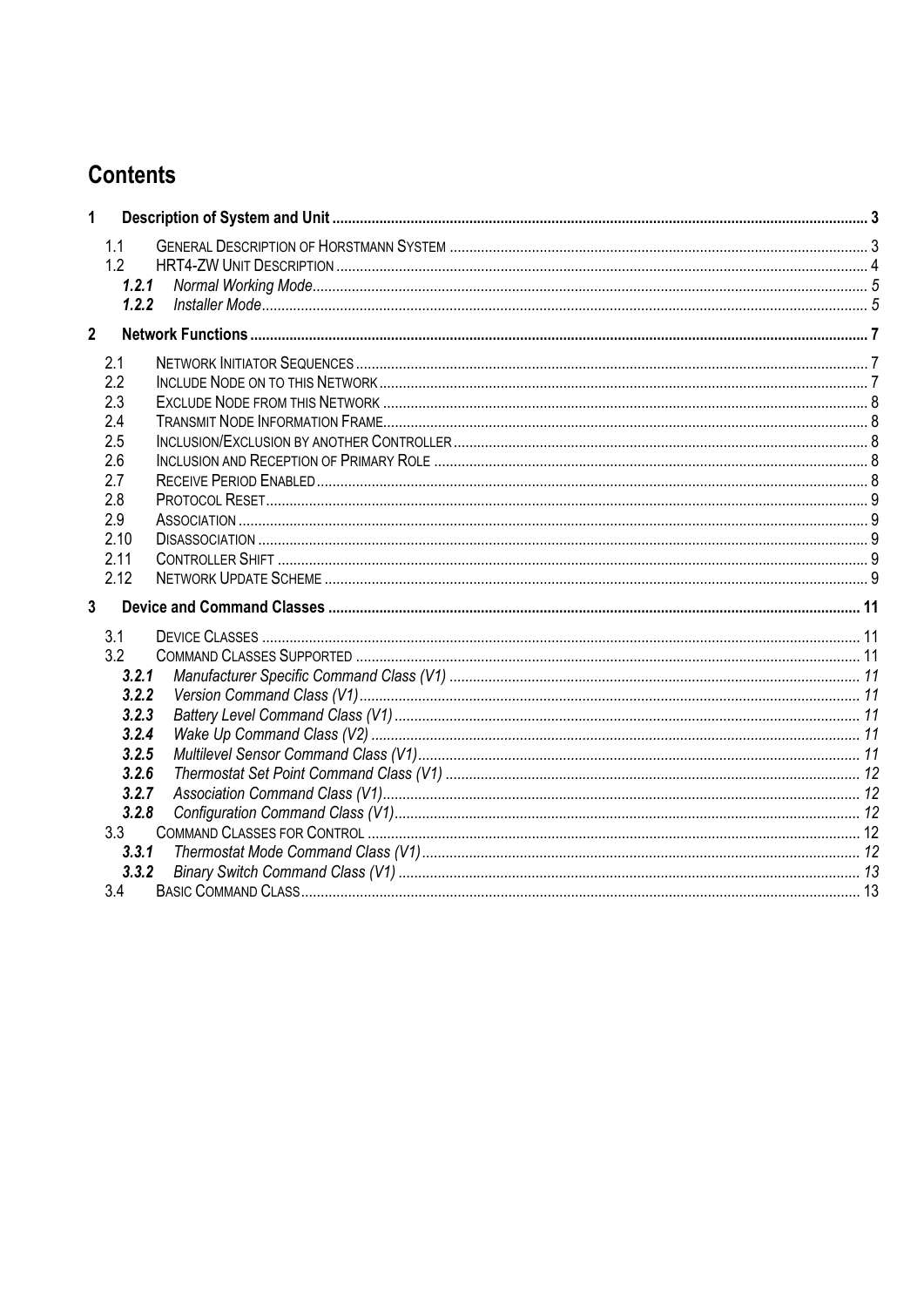#### **1 Description of System and Unit**



#### **1.1 General Description of Horstmann System**



The HRT4-ZW unit is part of a system designed by Horstmann to primarily control a boiler, by sending Thermostat Mode SET commands or Binary Switch commands to a control device, such as an ASR-RF – see figure 1. The demand temperature (or Set-Point temperature) can be set locally at the Thermostat or remotely from another unit.

As a secondary function the measured temperature parameter has been made available so that it can function as a temperature sensor in a network for other nodes. If this function is enabled the unit can send temperature reports unsolicited upon specific changes in measured temperature or respond to requests for the measured temperature upon wake up.

As a Z-Wave controller product the unit is capable of including and excluding nodes to its network, and being included or excluded to another controller's network.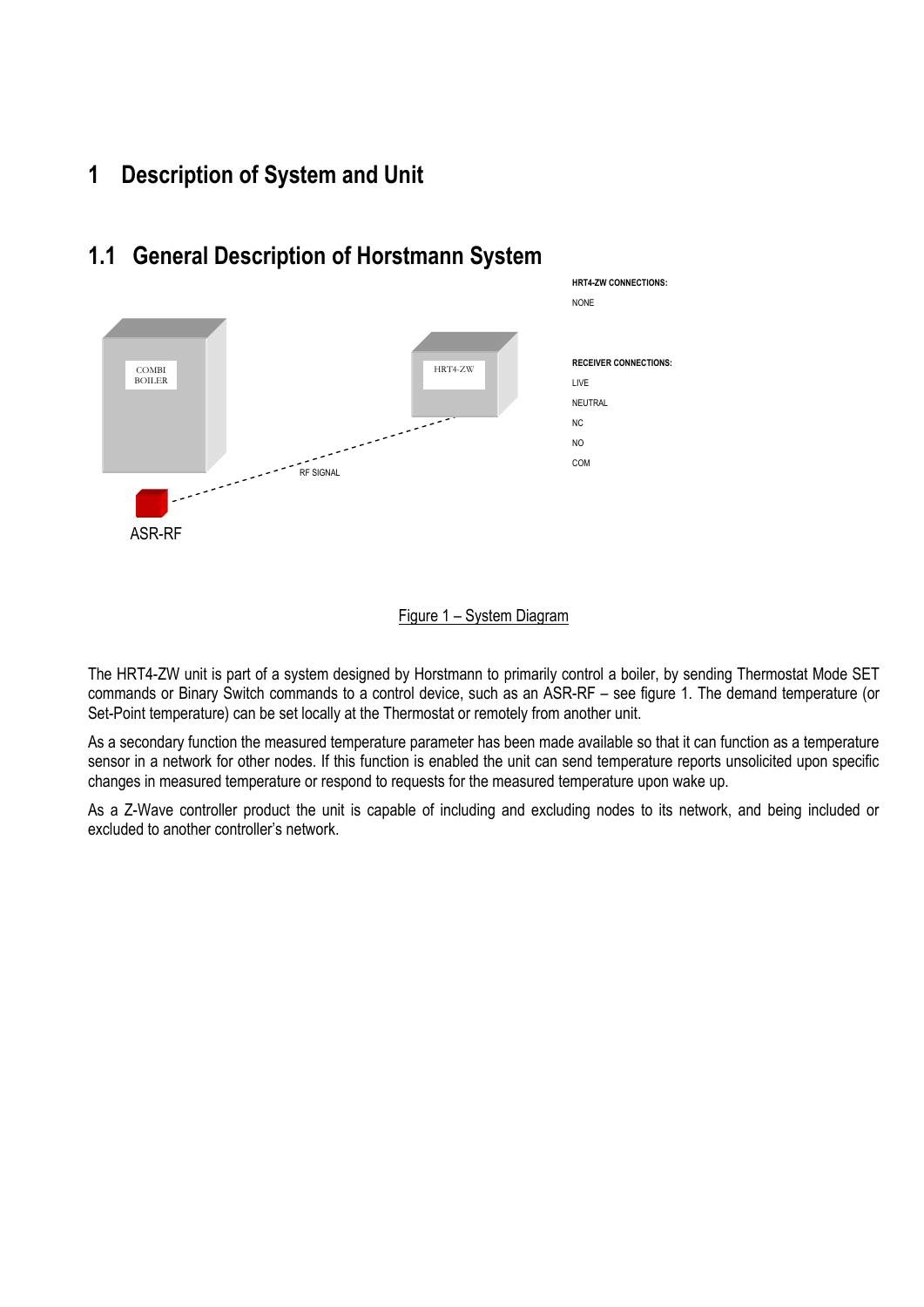### **1.2 HRT4-ZW Unit Description**

The unit is a self-contained unit that operates from 2 x AAA batteries, and does not contain any pins or terminals for external connection.

**To power up the unit insert 2 x AAA batteries according to the orientation shown at the battery locations.**



Figure 2 – Front View of the Unit

The unit has a push button dial that can be rotated in either direction to control demand temperature or select installer functions, an LCD, and a set of DIL switches on the rear of the unit as shown in figure 3 for function selection.

The LCD has a back-light which only stays on briefly after a button press to save power.

When the unit is in normal working mode – as shown in figure 2, it will send Thermostat Mode SET commands or Binary Switch commands according to its heating algorithm to associated control device(s), but a message will be sent at least every hour (to prevent an ASR-RF entering failsafe mode).

When the unit is in installer mode – Z-Wave functions can be invoked.

The unit can be switched between normal working mode and installer mode using DIL switch 1 (on = installer mode).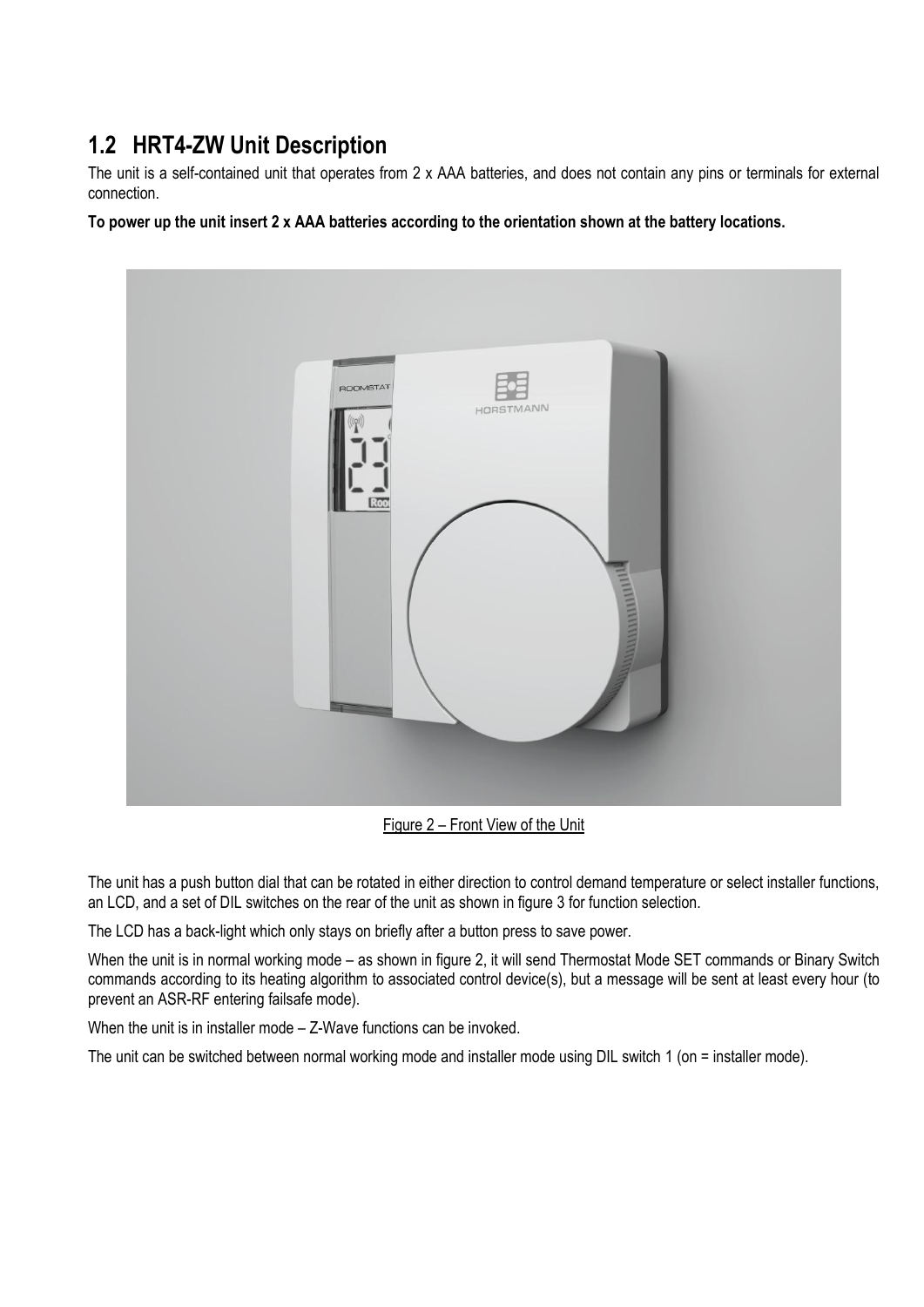

Figure 3 – Rear DIL Switches

#### **1.2.1** Normal Working Mode

When the unit is in normal working mode, the LCD will have the format as shown in figure 2, where a measured or demand temperature is shown.

Pressing the dial will switch the display between the measured (room) or demand (set) temperatures.

Rotating the dial clockwise will increase the demand temperature and rotating anti-clockwise will decrease the demand temperature. The demand temperature range is 5 – 30°C.

**If the demand temperature is repeatedly changed to above then below the measured temperature then the unit will switch an associated control device.** 

**If there is no acknowledgement from the associated control device on sending the Thermostat Mode SET or Binary Switch SET command, the unit will retry until an acknowledgement is received or up to 2 more times, whichever sooner. If no acknowledgement is received then the unit will give a loss of communications warning, which can only be cleared by a successful communication with the control device.**

#### **1.2.2** Installer Mode

To enter installer mode switch the installer switch in the DIL switch array on the rear of the unit up.

Only from this mode can Z-Wave network functions be invoked.

The display will default to the first option in the installer menu, which is 'I' for inclusion, and that function can be selected by pressing the dial. Another function can be selected by rotating the dial and pressing it.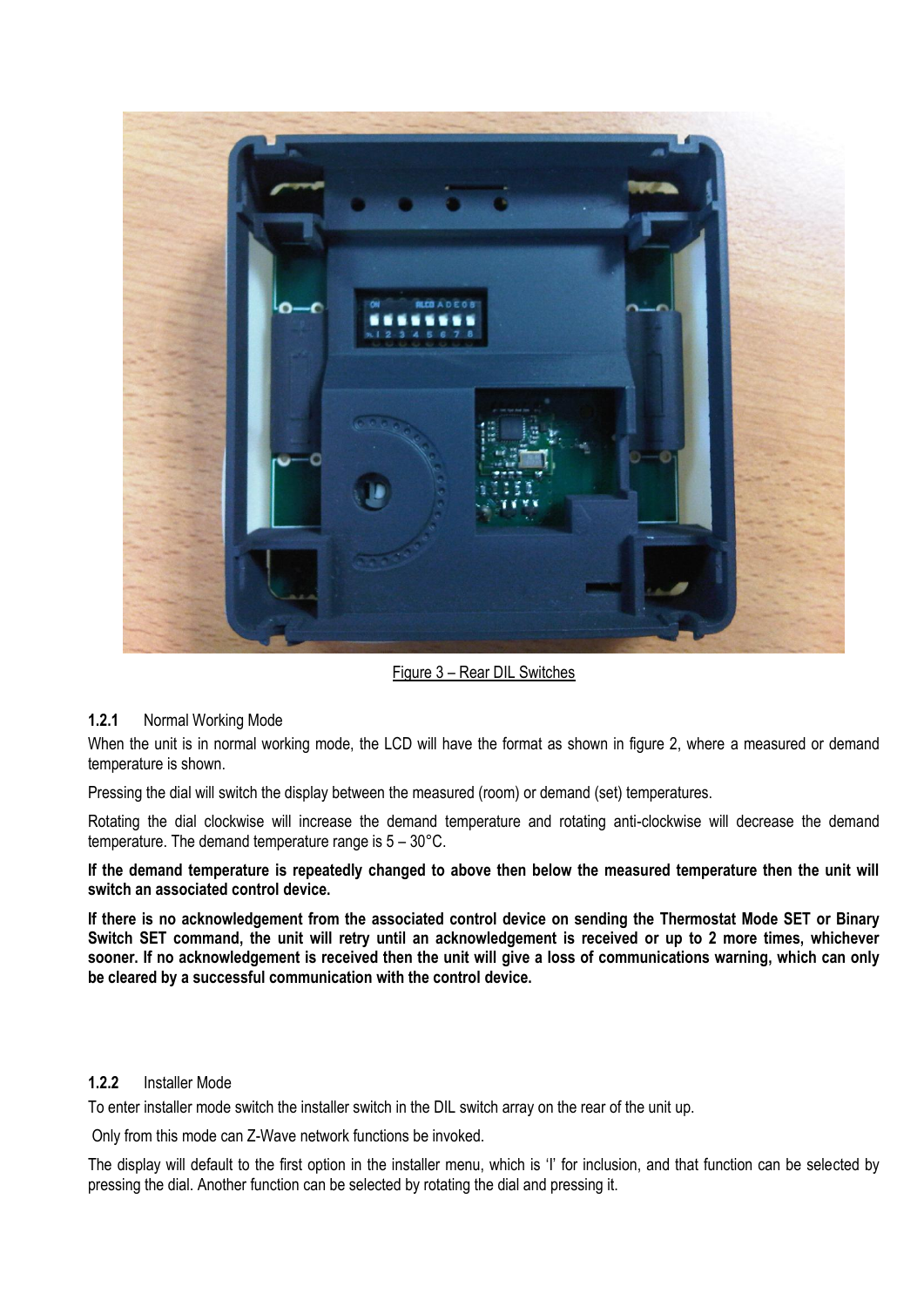To exit installer mode return DIL switch 1 to its original position (normal mode), but note that any Z-Wave function in progress will be cancelled by this action. *Note: It may be necessary to remove a battery, wait for the display to disappear and then re*insert the battery after leaving installer mode if the ASR relay does not switch when the dial is turned and the gas flame *indicator changes on or off.*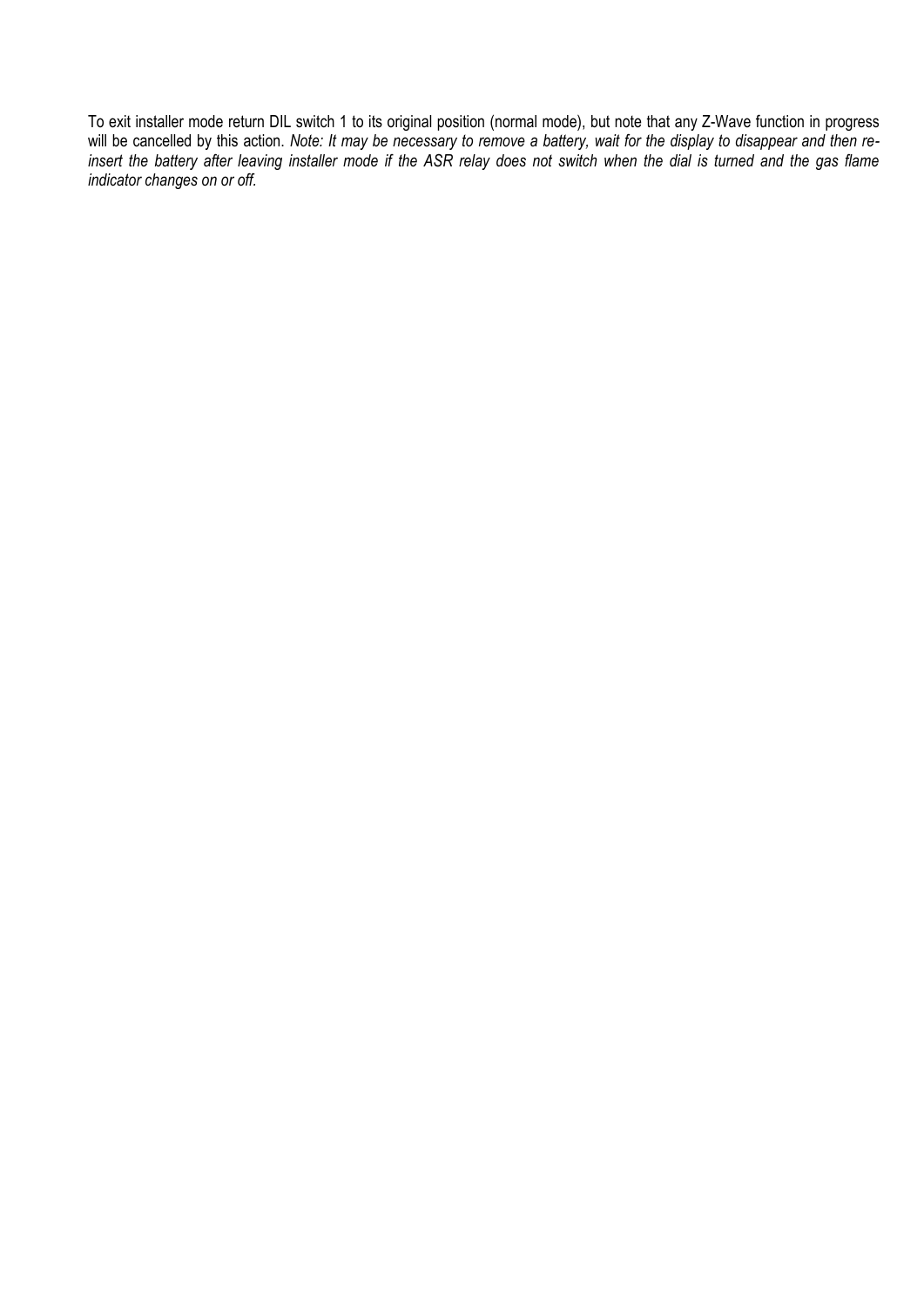## **2 Network Functions**

#### **2.1 Network Initiator Sequences**

The following table shows how to select the standard Z-Wave functions.

| Z-Wave Function                                   | <b>Initiator Sequence</b>                                          | Mode Indication |
|---------------------------------------------------|--------------------------------------------------------------------|-----------------|
| Include Node on to this<br>network                | Using the dial find 'I' and press it to select the function.       | 'l' flashes     |
| Exclude Node from this<br>network                 | Using the dial find 'E' and press it to select the function.       | 'E' flashes     |
| <b>Transmit a Node</b><br>Information Frame (NIF) | Using the dial find 'n' and press it to select the function.       | 'n' flashes     |
| Inclusion / Exclusion by<br>another controller    | Using the dial find 'L' and press it to select the function.       | 'L' flashes     |
| Inclusion and reception of<br>primary role        | Using the dial find 'L' and press it to select the function.       | 'L' flashes     |
| Receive Period Enabled<br>(Listening)             | Using the dial find 'Li' and press it to select the function.      | 'Li' flashes    |
| <b>Protocol Reset</b>                             | Using the dial find 'P' and press it twice to select the function. | 'P' flashes     |
| <b>Associate Control Unit</b>                     | Using the dial find 'A' and press it to select the function.       | 'A' flashes     |
| Disassociate Control Unit                         | Using the dial find 'd' and press it to select the function.       | 'd' flashes     |
| <b>Controller Shift</b>                           | Using the dial find 'C' and press it to select the function        | 'C' flashes     |

Table 1 – Z-Wave Function Initiators

### **2.2 Include Node on to this Network**

When include has been selected the unit will wait until a successful outcome is received or a failed outcome is received and indicate this on the LCD with a 'P' or 'F' respectively.

If the installer does not start the inclusion process of the other node within 60s, or the unit does not receive a response within 4 minutes of beginning inclusion with another node, or 5 minutes is up (60s + 4 minutes) a failed outcome will be indicated.

NOTE: If the node added to the network supports the Thermostat Mode command class or Binary Switch command class that node will be associated in to Group 1 or Group 2 – see Figure 4.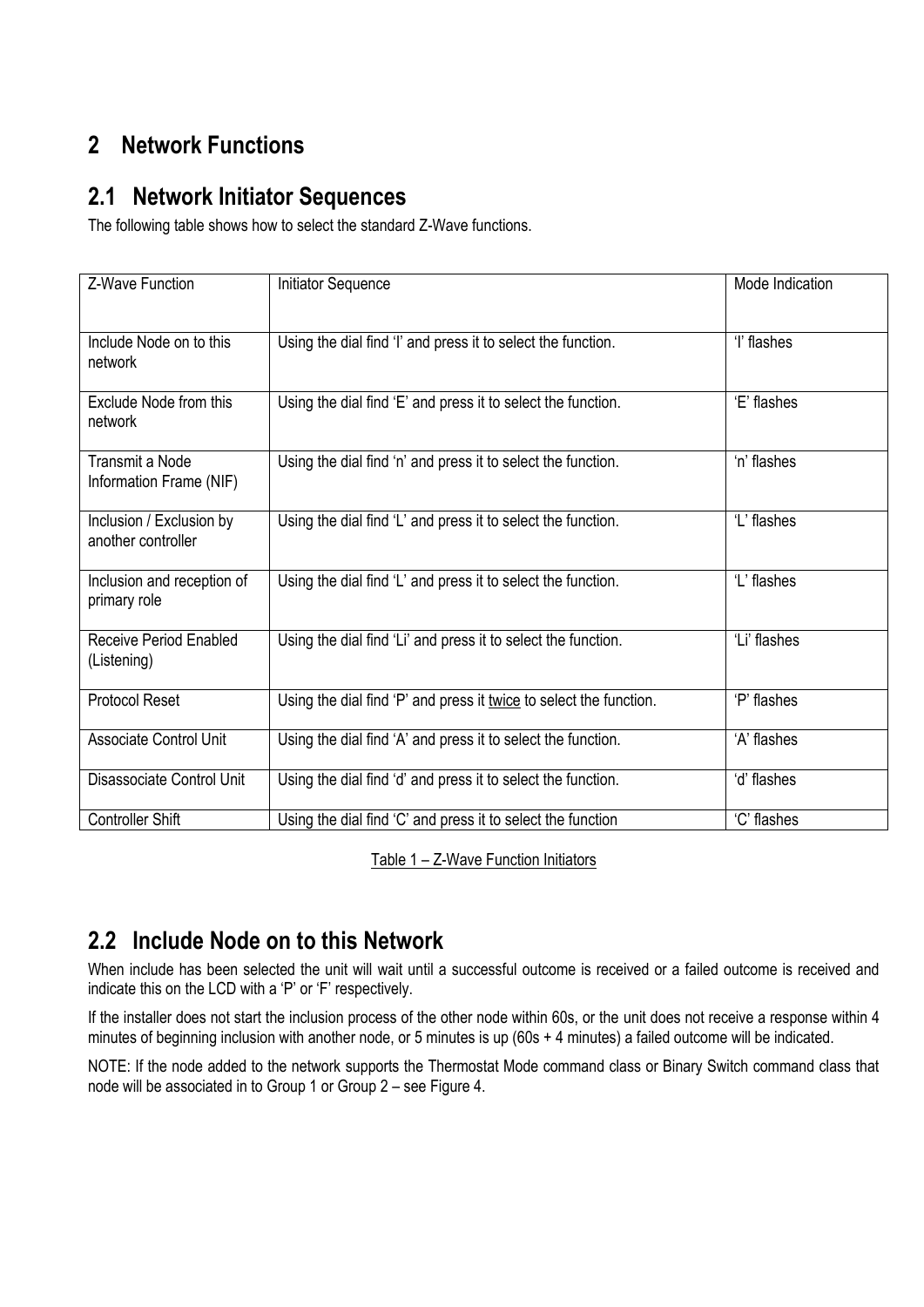#### **2.3 Exclude Node from this Network**

When exclude has been selected the unit will wait until a successful outcome is received or a failed outcome is received and indicate this on the LCD with a 'P' or 'F' respectively.

If the installer does not start the exclusion process of the other node within 60s, or the unit does not receive a response within 4 minutes of beginning exclusion with another node, or 5 minutes is up (60s + 4 minutes) a failed outcome will be indicated.

NOTE: If the node excluded from the network was associated it will be disassociated by removing it from Group 1 or Group 2 automatically.

#### **2.4 Transmit Node Information Frame**

When this function has been selected, a Node Information Frame (NIF) is sent and after the operation a successful outcome is indicated on the LCD with a 'P' within approximately 1s.

If an outcome is not received within 5s then an 'F' is displayed.

#### **2.5 Inclusion/Exclusion by another Controller**

When this function indicated by 'L' (Learn) has been selected the unit will wait until a successful outcome is received or a failed outcome is received and indicate this on the LCD with a 'P' or 'F' respectively.

If the installer does not start inclusion/exclusion on another controller within 60s, or the unit does not receive a response within 4 minutes of engaging in Learn mode with another node, or 5 minutes is up (60s + 4 minutes) a failed outcome will be indicated.

NOTE: Any associations will only be cleared if the unit has engaged in Learn mode with another controller regardless of a successful or failed outcome, and the associations will need to be re-made by Z-Wave message or manually through the Association function.

NOTE: The unit does not support control group replication.

#### **2.6 Inclusion and Reception of Primary Role**

When this function indicated by 'L' (Learn) has been selected the unit will wait until a successful outcome is received or a failed outcome is received and indicate this on the LCD with a 'P' or 'F' respectively.

If the installer does not start inclusion on another controller within 60s, or the unit does not receive a response within 4 minutes of engaging in Learn mode with another node, or 5 minutes is up (60s + 4 minutes) a failed outcome will be indicated.

NOTE: Any associations will be cleared if the unit has engaged in Learn mode with another controller regardless of a successful or failed outcome, and the associations will need to be re-made by Z-Wave message or manually through the Association function.

#### **2.7 Receive Period Enabled**

Since this unit is regarded as a remote controller, it is not a 'listening device' therefore, a 'listening window' needs to be made available, where the unit can receive and respond to messages.

Selecting this function keeps the unit awake for 60s to respond to any commands.

At the end of the 60s period, the display will indicate that time is up by no longer flashing 'Li'.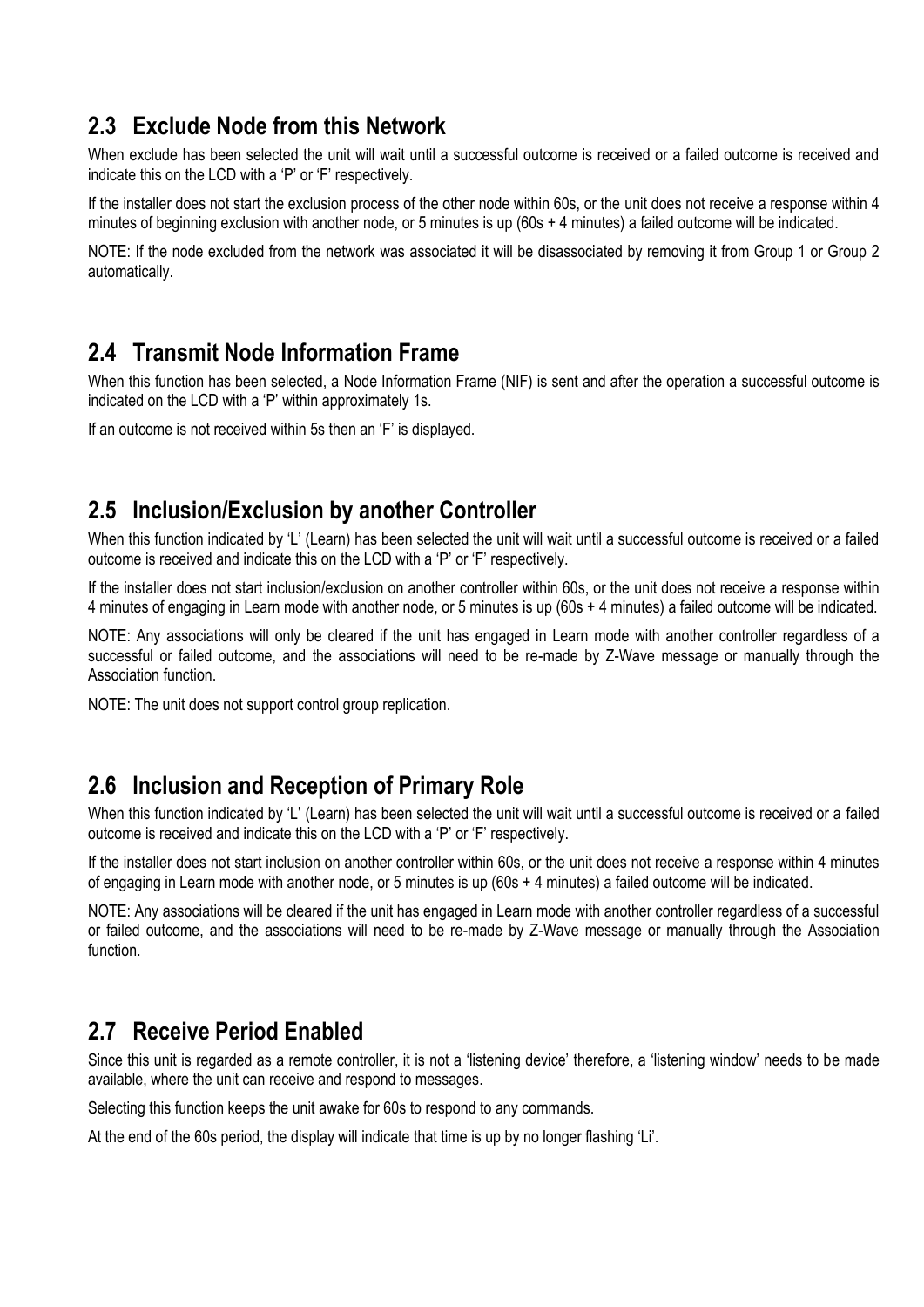### **2.8 Protocol Reset**

This function provides a full protocol reset as documented by Zensys and a restoration of all parameters to their defaults. The unit will go back to being a primary controller with its factory set Home ID and no record of nodes included on its network or any associated nodes. It effectively restores the unit back to original factory conditions.

When this function has been selected, a successful outcome is indicated on the LCD with a 'P' within approximately 2s.

If an outcome is not received within 5s then an 'F' is displayed.

#### **2.9 Association**

This function allows the installer to manually associate a boiler control node so that the unit can control that node.

When the function is selected the installer has 60s to initiate a NIF from the control node for the association to take place, from which a response produces a 'P' or 'F' outcome indication on the LCD. In the event of the 60s period elapsing a failed response will occur, but in the event of no response received for 65s the LCD will show an 'F'.

The criteria and method used for association in to Group1 or Group 2 or not are shown in figure 4.

NOTE: Nodes can also be added to Group 1 or Group 2 using the Z-Wave Association Command Class.

#### **2.10 Disassociation**

This function allows the installer to manually disassociate a boiler control node so that the unit can no longer control that node.

When the function is selected the installer has 60s to initiate a NIF from the control node for the disassociation to take place, from which a response produces a 'P' or 'F' outcome indication on the LCD. In the event of the 60s period elapsing a failed response will occur, but in the event of no response received for 65s the LCD will show an 'F'.

If the Node ID matches one of those stored in Group 1 or Group 2 then it is removed and a 'P' will be displayed, otherwise an 'F' will be displayed.

NOTE: Nodes can also be removed from Group 1 or Group 2 using the Z-Wave Association Command Class.

### **2.11 Controller Shift**

This function allows the installer to manually relinquish the primary controller role of the HRT4-ZW to become a secondary or inclusion controller. The role of primary controller is passed to another controller.

When the function is selected, the installer has 60s to initiate Learn mode on another controller for the controller shift to take place, from which a response produces a 'P' or 'F' outcome indication on the LCD. In the event of the 60s period elapsing a failed response will occur, but in the event of no response received for 65s the LCD will show an 'F'.

#### **2.12 Network Update Scheme**

When the unit is a secondary or inclusion controller with a SUC/SIS present, the unit will request network updates once every 23 hours.

NOTE: For the purposes of interoperability with other manufacturers, the above modes can be used to include / exclude any Z-Wave certified products on to / off its network. The HRT4-ZW can also become part of any Z-Wave network, and supports the capability to be removed from it.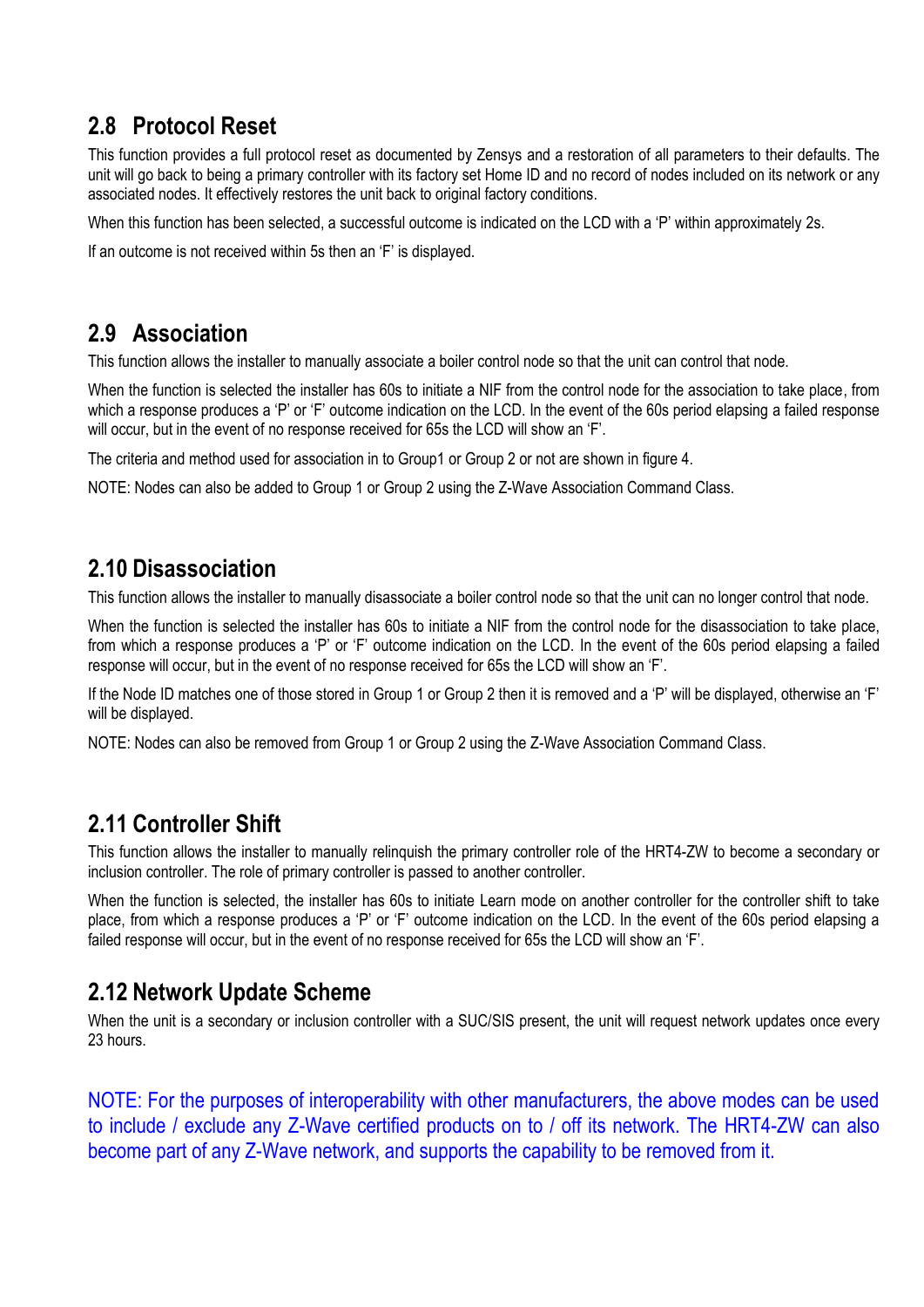

Figure 4 – Association Algorithm

Where Therm Type = Heating Thermostat.

Association in to Group X will take place if there is room for that node in the Group.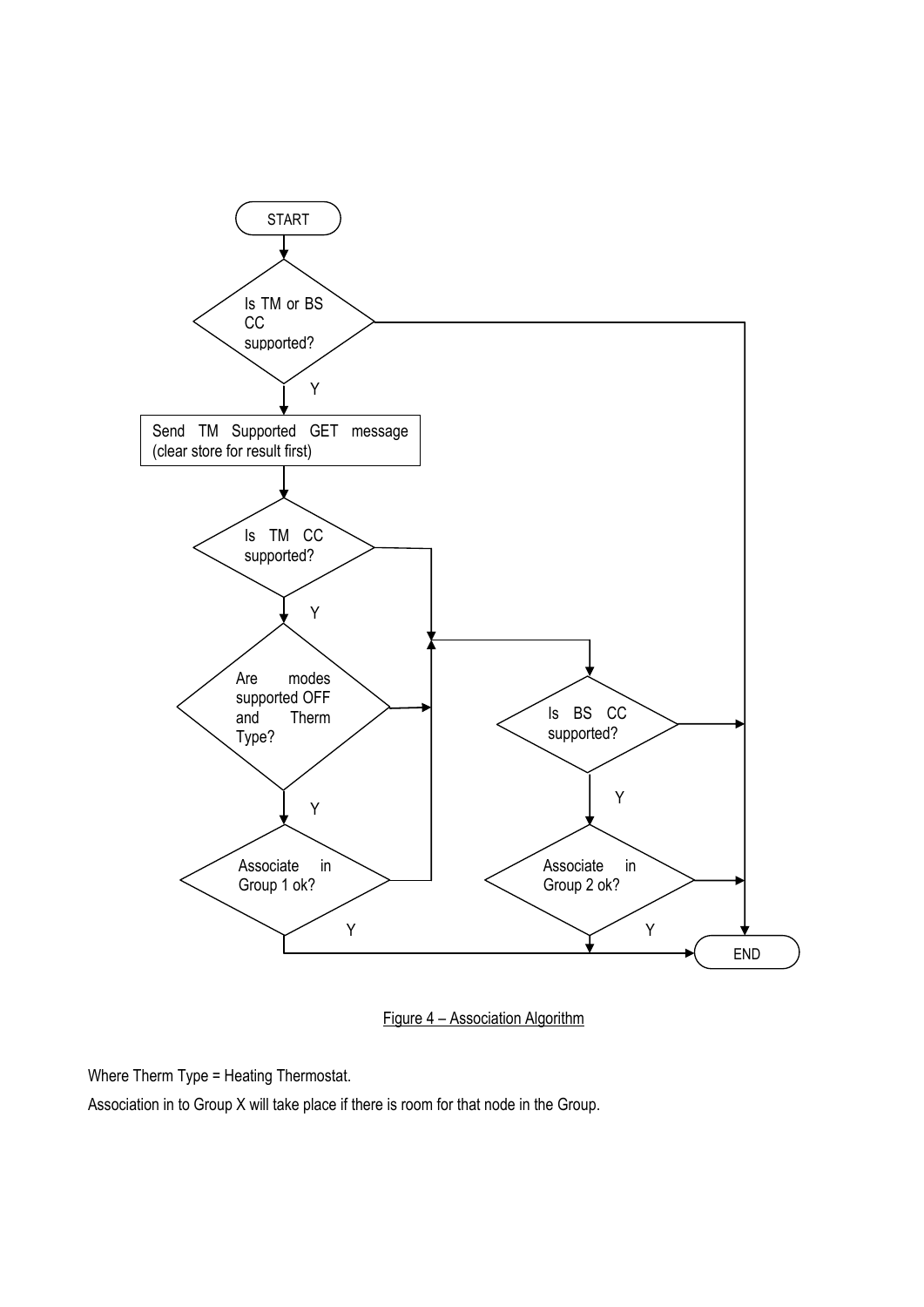#### **3 Device and Command Classes**

#### **3.1 Device Classes**

The Z-Wave network role for the unit will be a primary portable (battery operated) controller, that is not receive enabled at all times **[1] [3]**.

Basic Device Class = PORTABLE CONTROLLER.

Generic Device Class = THERMOSTAT GENERIC DEVICE CLASS.

Specific Device Class = NOT USED.

#### **3.2 Command Classes Supported**

Support requires that the unit is able to receive commands and respond within that command class **[2]**. Unless stated each command class supported is version 1.

**3.2.1** Manufacturer Specific Command Class (V1)

The unit shall respond to the GET command with the following REPORT parameters:

Manufacturer ID = 0x0059 (assigned by Z-Wave vendor)

Product Type ID = 0x0001 (assigned by Horstmann, 0001 is the ID for a RADIO THERMOSTAT COMPONENT)

Product ID = 0x0003 (assigned by Horstmann).

#### **3.2.2** Version Command Class (V1)

The unit shall respond to the GET command with a REPORT containing version information for the Z-Wave code, and a two byte identifier for the application code (written by Horstmann). Production Code will start from Version 1 Revision 0 so the two byte identifier shall start from 0x01 0x00.

The unit shall respond to the Version Command Class GET with the Version Command Class REPORT for any requested command class that is supported or not. For unsupported and uncontrolled classes, the version number returned is 0.

**3.2.3** Battery Level Command Class (V1)

The unit shall respond to the Battery Level GET command with a Battery Level REPORT with a battery level parameter of 0x00 to 0x64.

Battery Level Reports and Low Battery Warnings (Battery Level Reports with parameter = 0xFF) can also be sent unsolicited to the nodes in Group 3.

**3.2.4** Wake Up Command Class (V2)

The unit supports Wake Up Command Class version 2 and supports a range of wake up intervals in steps of 1s and a default wake up interval. These values are available through the Wake Up Capabilities Report.

The default is used if the unit is not included on to a network and has not received a valid wake up interval. Any out of range wake up interval received is ignored.

**3.2.5** Multilevel Sensor Command Class (V1)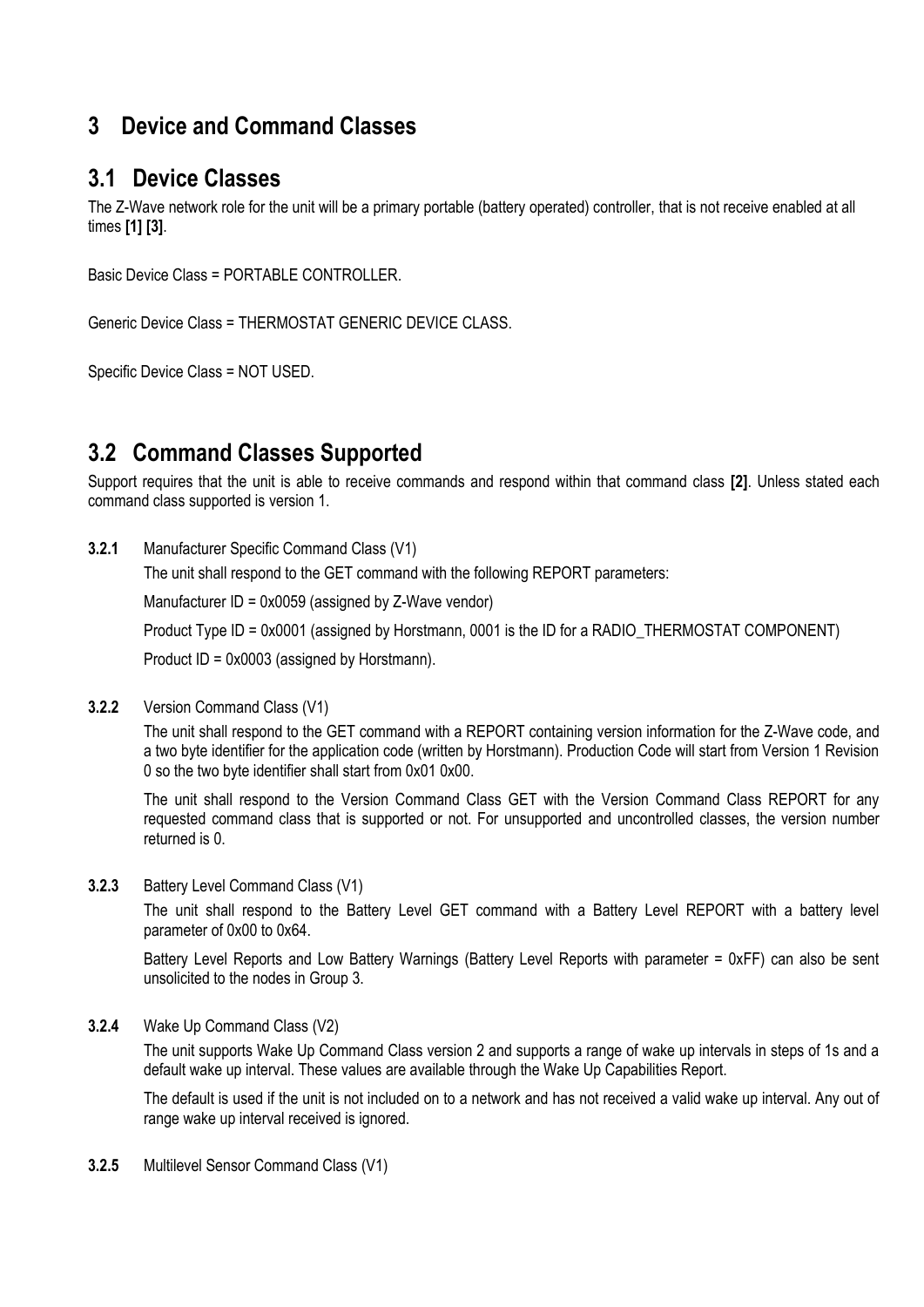The unit shall respond to the Multilevel Sensor GET command with a Multilevel Sensor REPORT.

The report carries the measured temperature as a 2 byte signed number with a scale of C or F and a precision of 1 decimal place.

The report can be requested or sent unsolicited to the nodes in Group 5.

NOTE: If the temperature sensor functionality is disabled the measured temperature reported is 0x8000 (indicates it's not in use).

**3.2.6** Thermostat Set Point Command Class (V1)

The unit supports the Thermostat Set Point Command Class.

Set Point type of Heating is supported.

The unit will accept Set Point SET commands if the set point type matches the thermostat type configuration.

The unit will send a Set Point REPORT in response to a Set Point GET or unsolicited to the nodes in Group 4 upon a change of demand temperature made locally at the unit.

**3.2.7** Association Command Class (V1)

The following association groups are supported in the grouping identifier range  $1 - 5$  respectively:

Group 1 - Nodes controlled by Thermostat Mode SET command.

Group 2 - Nodes controlled by Binary Switch SET command.

Group 3 - Nodes to receive unsolicited Battery Level Reports or Low Battery Warnings.

Group 4 - Nodes to receive Thermostat Set Point Reports.

Group 5 - Nodes to receive unsolicited Multilevel Sensor Reports.

Each group contains a maximum of 4 nodes.

**3.2.8** Configuration Command Class (V1)

The unit supports 3 single byte configurations for the temperature sensor functionality of the unit in the range  $1 - 3$ respectively.

Configuration Parameter Number 1: 0–127 disables temperature sensor, 128-255 enables temperature sensor. Default = 0.

Configuration Parameter Number 2:  $0-127$  = Celsius, 128-255 = Fahrenheit. Default = 0.

Configuration Parameter Number 3:  $1 - 100 =$  Delta T in steps of 0.1 degree. Default = 10 (1.0).

#### **3.3 Command Classes for Control**

Control requires that the unit is able to send commands and receive responses within that command class **[2]**. Unless stated each command class is version 1.

**3.3.1** Thermostat Mode Command Class (V1)

The unit will be able to send the Thermostat Mode SET command, whereby the mode parameter will operate a control unit for a boiler.

If a control unit is associated to Group 1 then the thermostat will use thermostat modes off and heat.